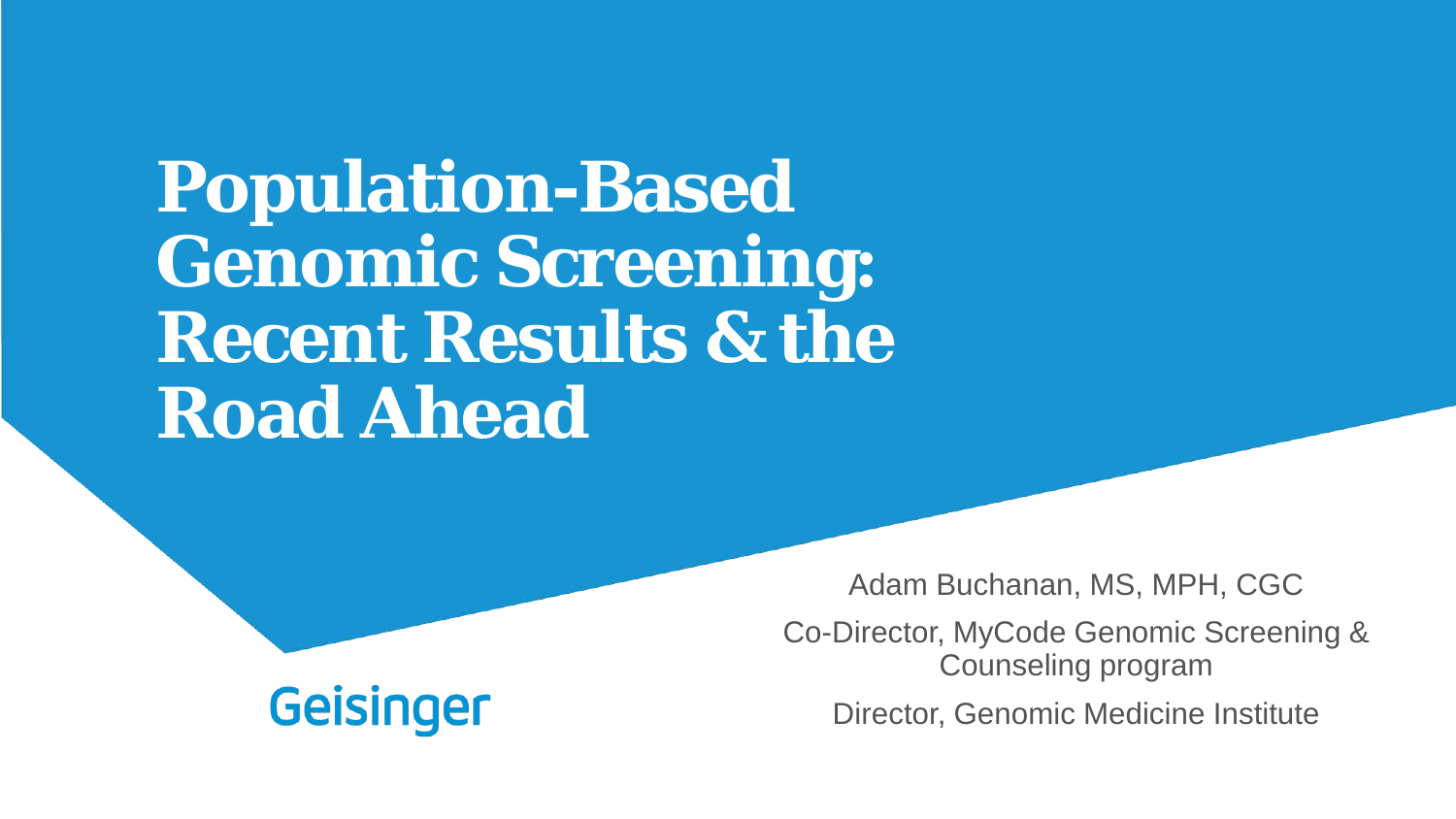#### Pennsylvania

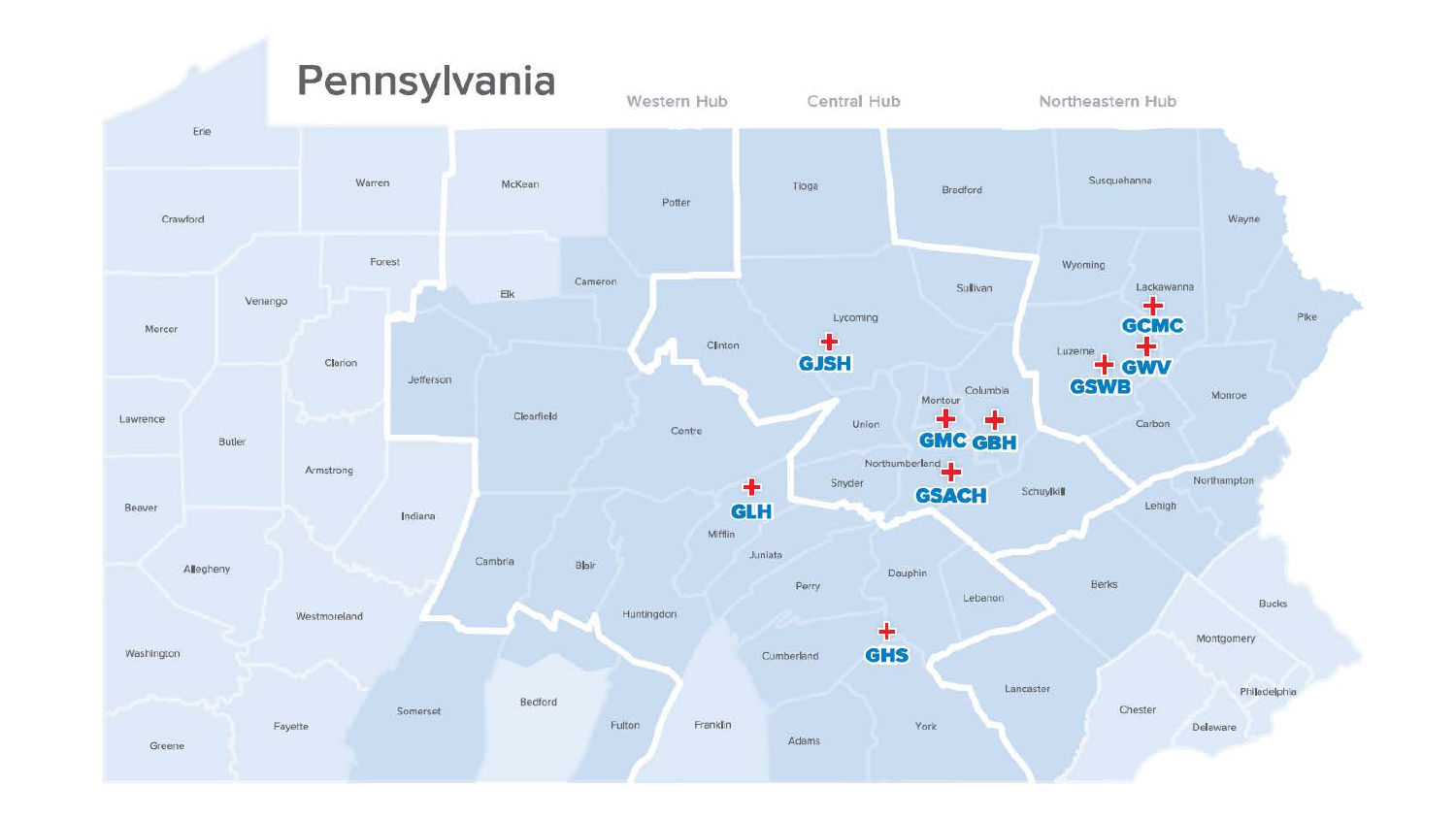### **"Geisinger is as close to Iceland as you'll find in the United States" - Glenn Steele, 2003**

Attractive features for longitudinal, genomic medicine research and implementation:

- Large, stable population: > 3 M people (> 1 M active patients) with many 3+ generation families
- Strong and trusting relationship between patients and Geisinger
- Integrated healthcare delivery system
- Longstanding EHR and comprehensive clinical data
- Epic implementation from 1996 (2nd or 3rd customer)
- Innovative and supportive leadership
- **MyCode® BioBank began in 2007 Now MyCode® Community Health Initiative**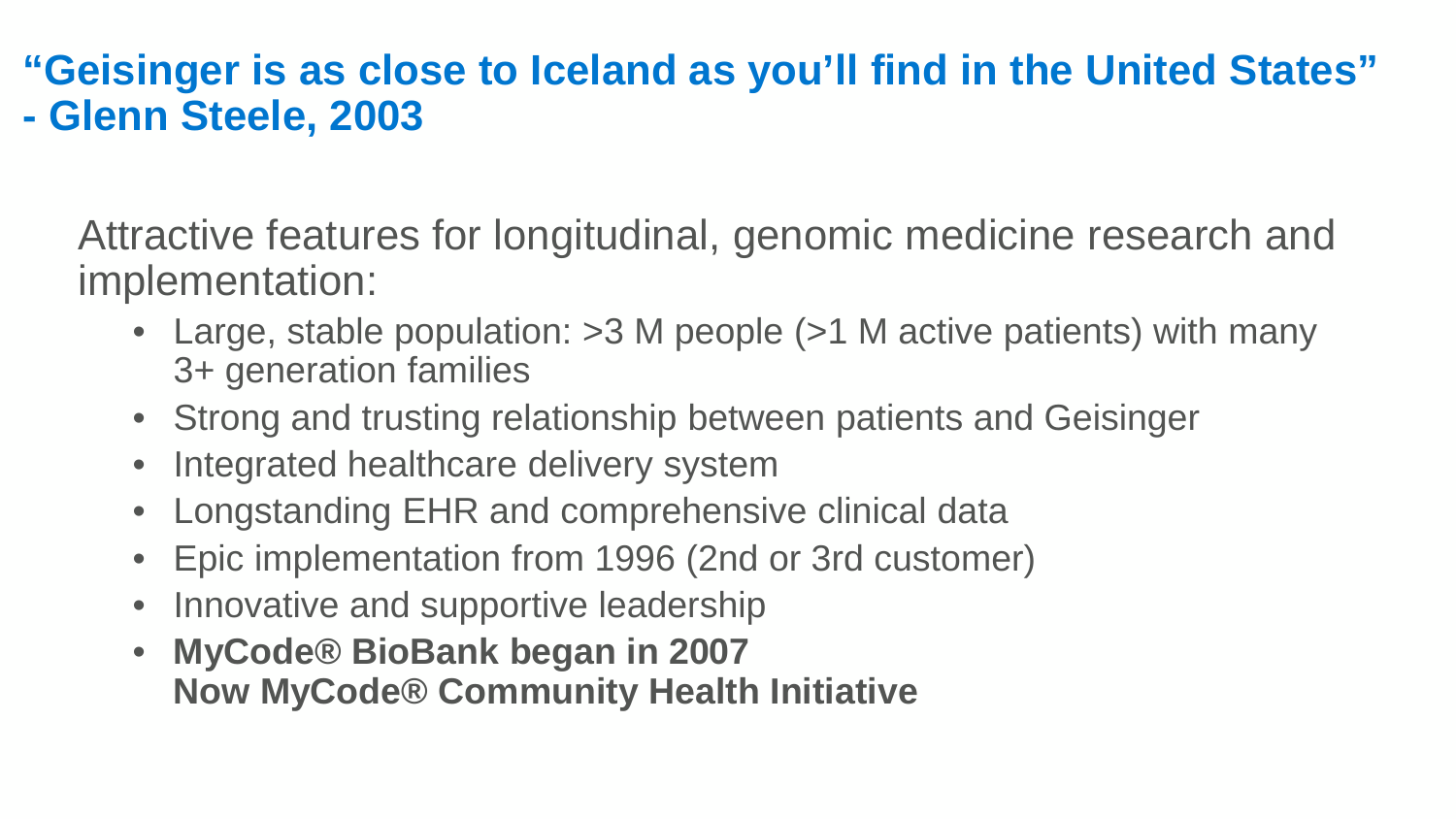# **DiscovEHR - Collaboration**

- Since 2014, Regeneron Genetics Center has been our main scientific partner under MyCode Community Health Initiative
- RGC is subsidiary of Regeneron, a leading, science-focused biotechnology company
- Goals of "DiscovEHR" collaboration:
	- Map genetic variation across human genome
	- Advance understanding of human biology, discovering gene-disease connections, and identifying potential targets for new medicines
- Through DiscovEHR, Geisinger and RGC are creating one of world's most comprehensive genetics databases, matching genetic data to de-identified electronic health records of nearly 145,000 people so far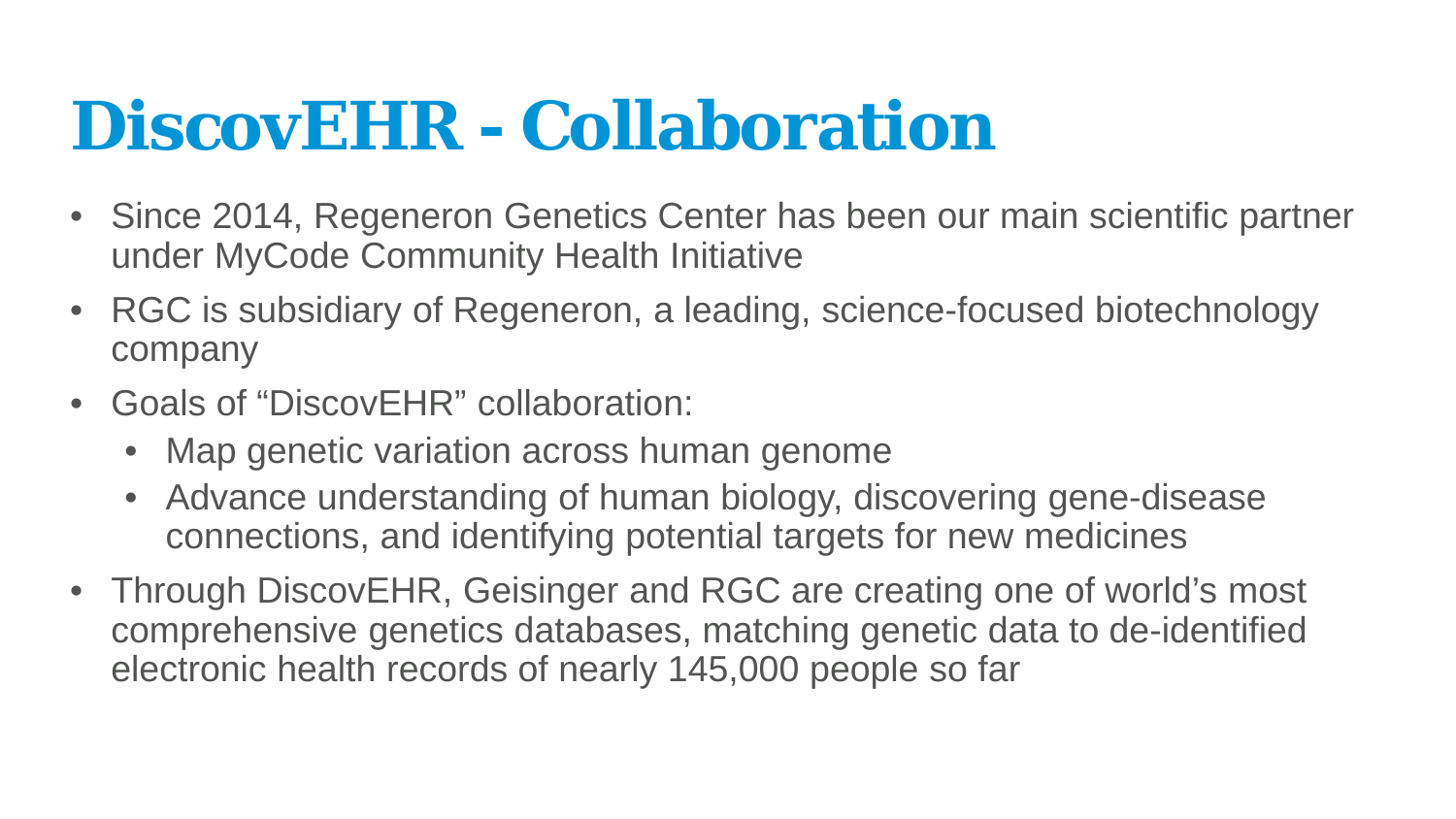# **Genomic screening opportunity**

- Reviewing exome data for actionable findings could improve identification of genetic risk
	- Clinically actionable genetic conditions are common (2-6%)
	- At least 1% of U.S. has 'CDC Tier 1' condition, but few are aware
	- Opportunity to mitigate risks for cancer and heart disease

| <b>Condition</b>                               | <b>Genes</b>              | <b>Diseases</b>                              | <b>Lifetime Risks Interventions</b> |                                       |
|------------------------------------------------|---------------------------|----------------------------------------------|-------------------------------------|---------------------------------------|
| <b>Familial</b><br>hypercholesterolemia        | LDLR, APOB,<br>PCSK9      | Early heart disease, stroke                  | Up to $50\%$                        | <b>Lipid lowering</b><br>therapy      |
| Hereditary breast &<br>ovarian cancer syndrome | <b>BRCA1, BRCA2</b>       | Breast, ovarian, prostate &<br>other cancers | Up to $70\%$                        | Surveillance,<br>prophylactic surgery |
| Lynch syndrome                                 | MLH1, MSH2,<br>MSH6, PMS2 | Colon, uterine & other<br>cancers            | Up to $70\%$                        | Surveillance,<br>prophylactic surgery |

Green RC et al., 2013, Genet Med; Dorschner MO et al., 2013, AJHG; Retterer K et al., 2015; Genet Med; <https://www.ncbi.nlm.nih.gov/books/NBK1116/>; Kuchenbaecker KB et al., 2017, JAMA; Manickam K et al., 2018, JAMA Netw Open; Abul-Husn NS et al., 2016, Science; Win AK et al., 2017, CEBP; Austin MA et al., 2004, Am J Epidemiol; Hampel H et al., 2011, Cancer Prev Res; Nordestgaard BG et al., 2013, Eur Heart J; King MC, 2014, JAMAs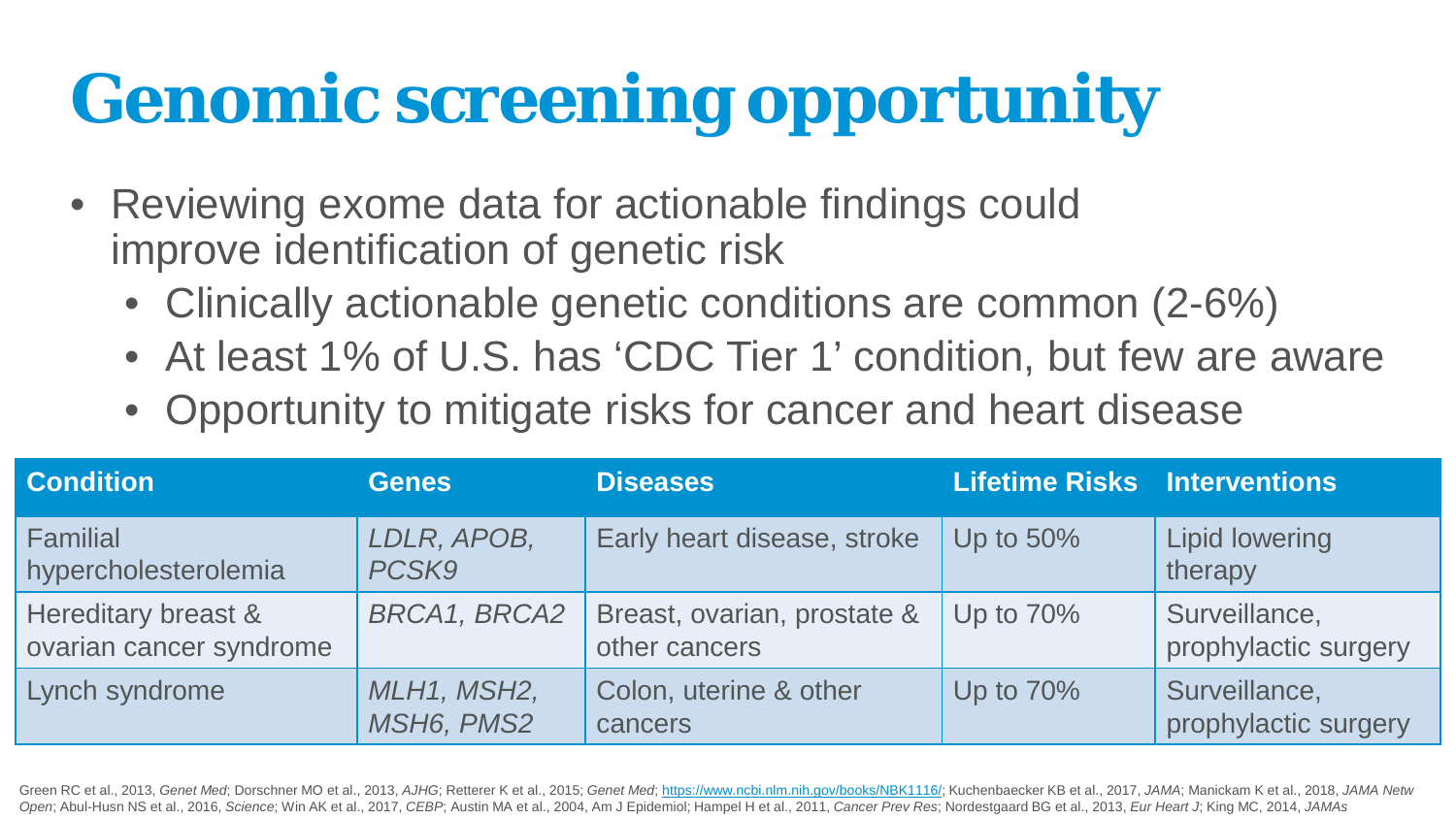

<https://www.geisinger.org/-/media/OneGeisinger/pdfs/ghs/research/mycode/mycode-scorecard.pdf?la=en>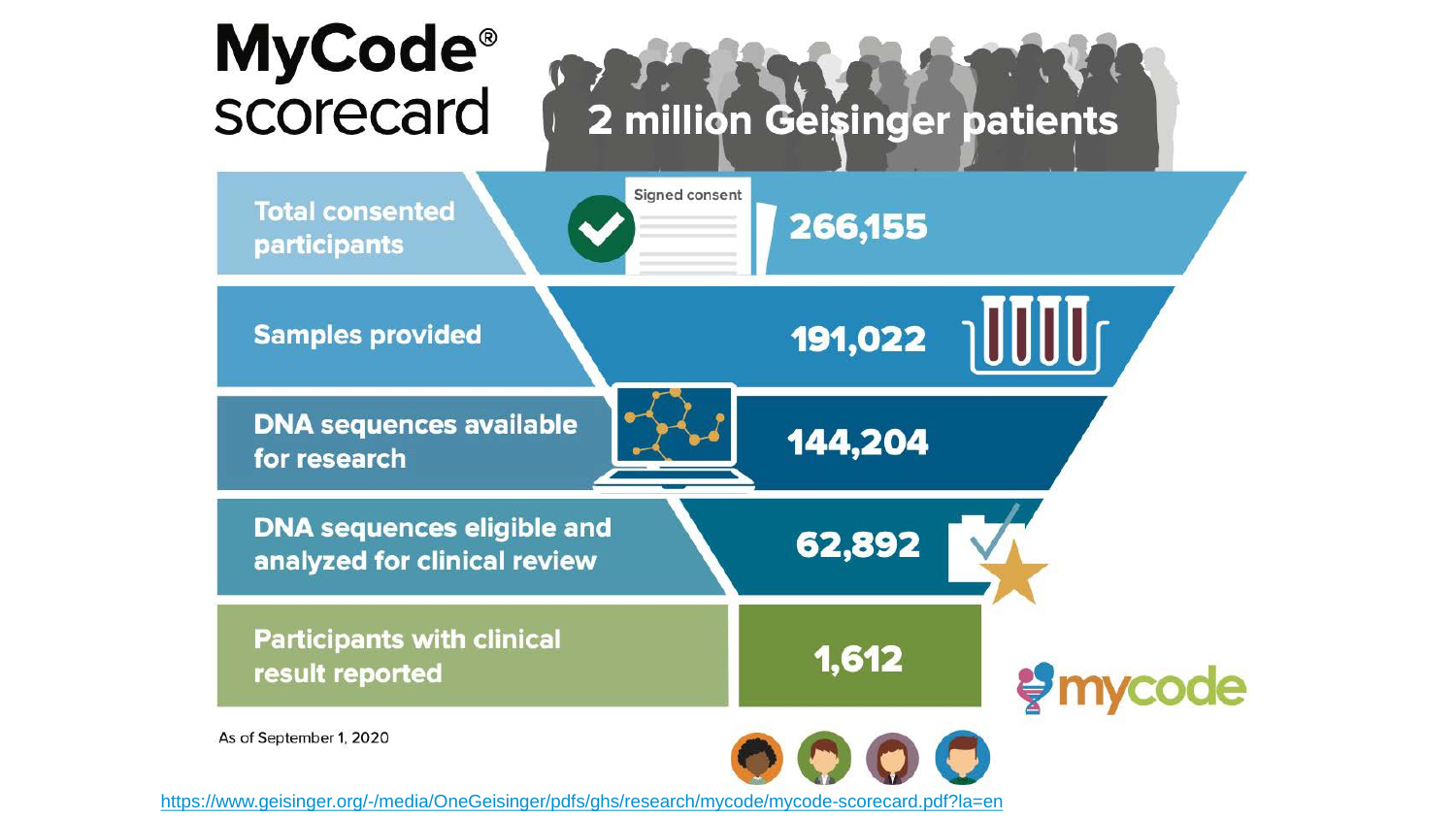# **MyCode Genomic Screening and Counseling (GSC) Program**



• MyCode patient-participants and their families are empowered to act on genomic information and prevent disease



• Implement an innovative, scalable clinical program that supports patients, their families and healthcare professionals in the routine integration of genomic results into care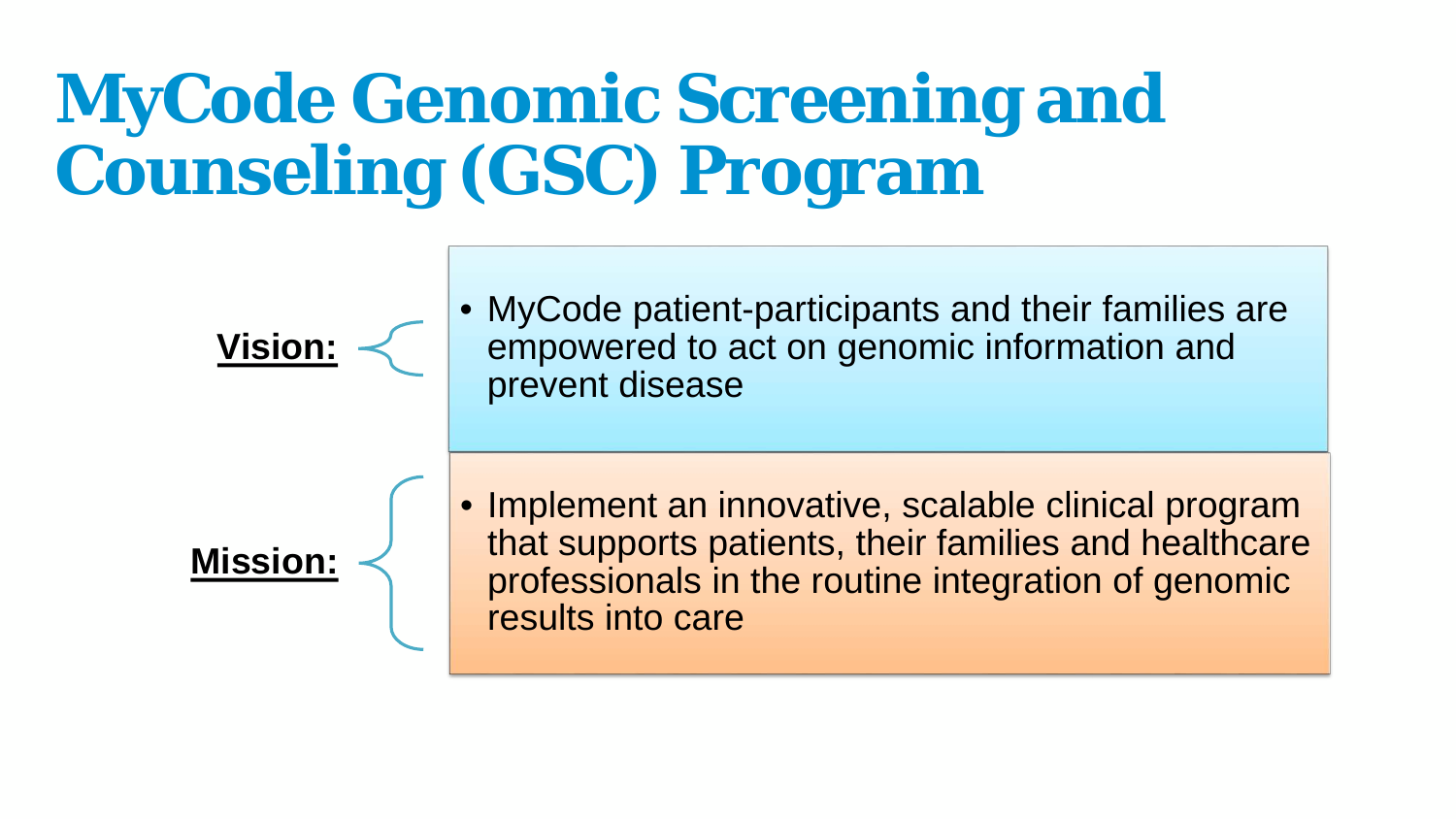## **MyCode GSC Program Principles: SCREENING**

| Reach broad expert consensus on which<br>genes to evaluate & return                 | Determined by multiple stakeholders<br>& reviewed regularly |  |
|-------------------------------------------------------------------------------------|-------------------------------------------------------------|--|
| Return only pathogenic/likely pathogenic<br>variants in clinically actionable genes |                                                             |  |
| Minimize false positives<br>(specificity > sensitivity)                             | Only want to call "slam-dunk" positives                     |  |
| Supportive infrastructure for patients &<br><b>clinicians</b>                       |                                                             |  |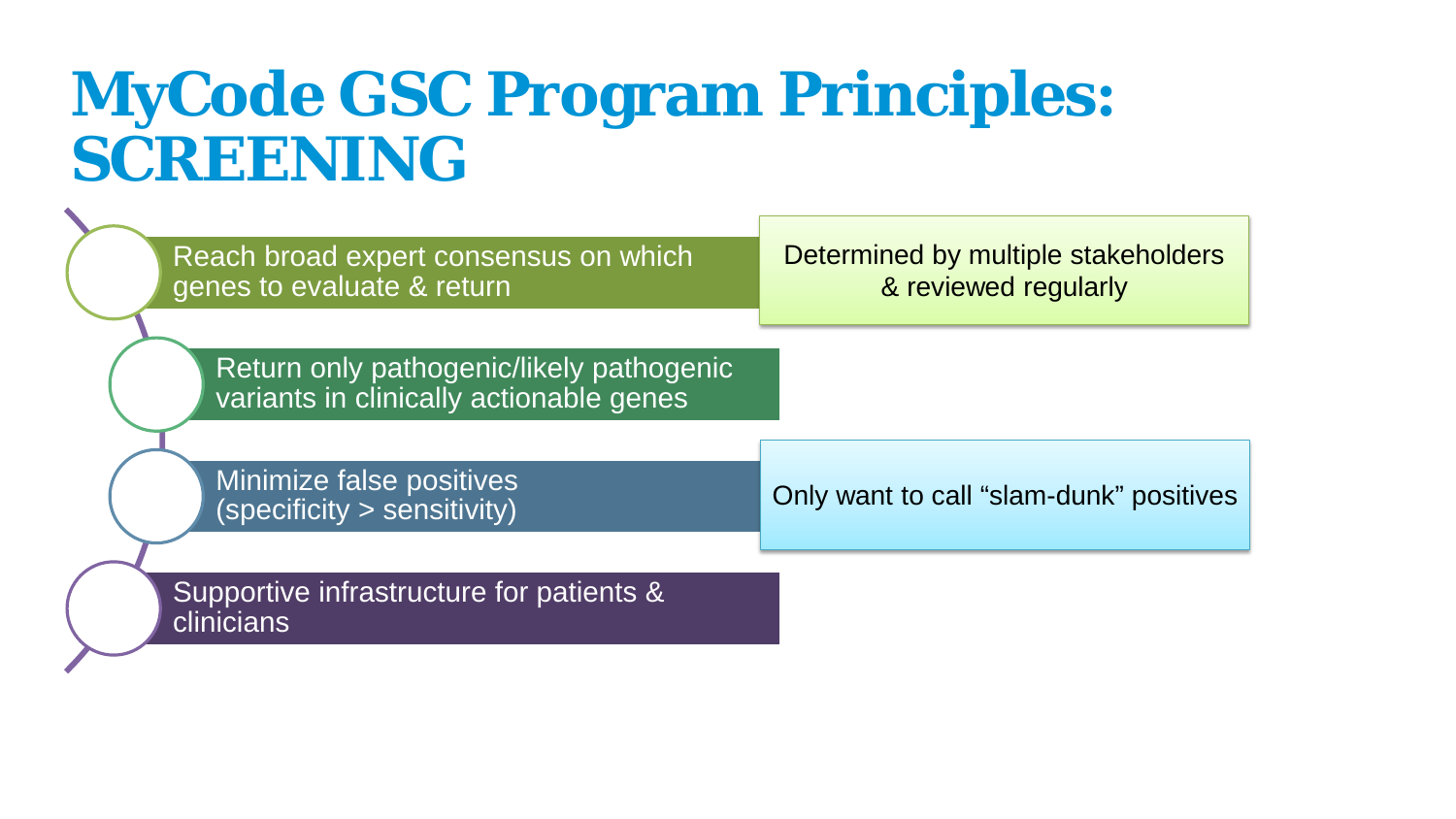## **Results disclosure**



Primary care provider notified of a patient's result

- Electronic health record communication
- Option for PCP to disclose



Genetic counselor discloses result by phone

- Often unanticipated call
- May not be related to acute concerns



Brief description of risk and specific gene

• Gene causes risk for, e.g., heart disease, early cancer • Screening and prevention may include…



Recommend discussion with genetic counselor

- Service provided at no charge
- Refer to other appropriate healthcare providers



Recommend discussing result with family members

• Program provides letters and resources to help with this communication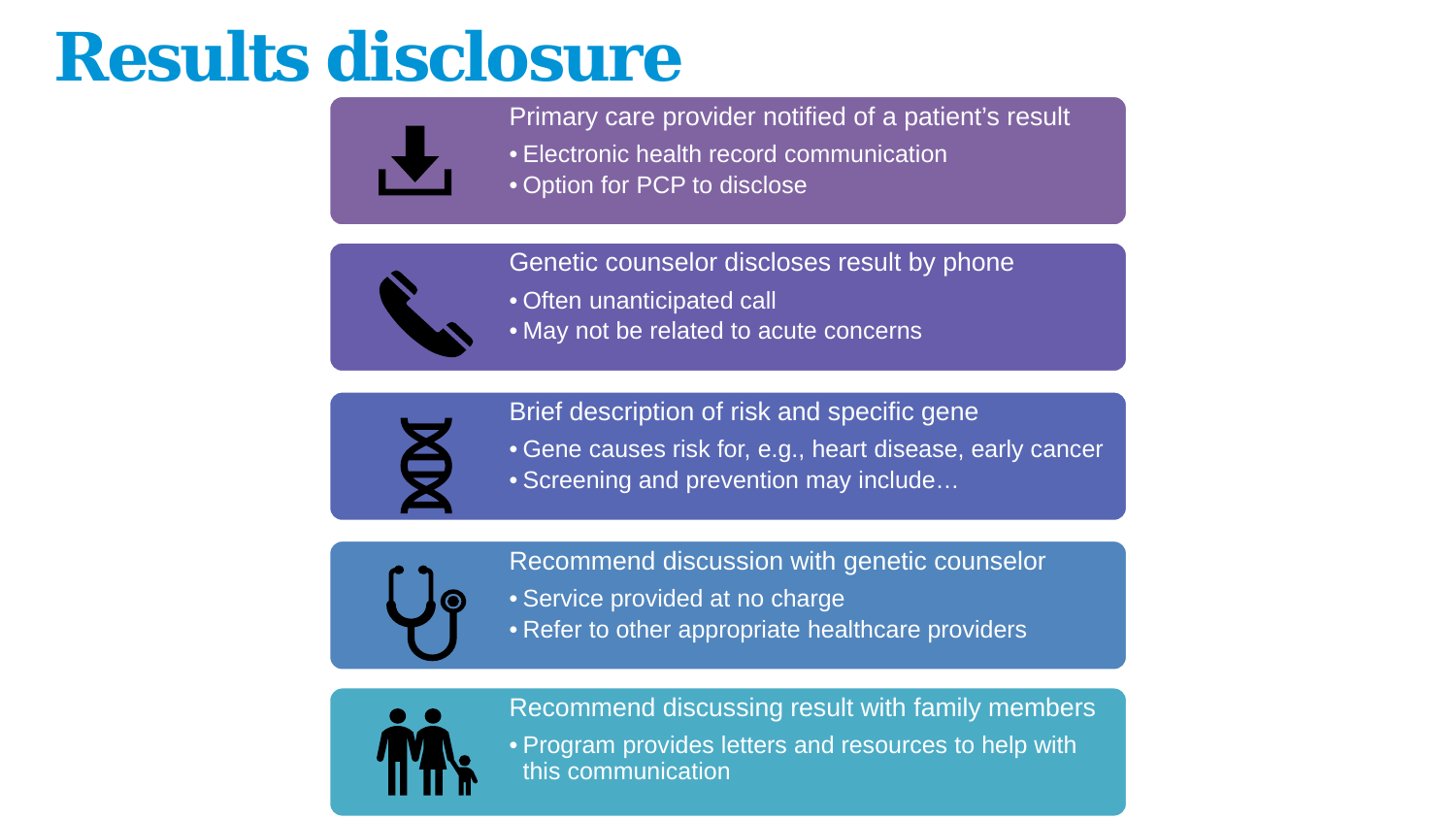#### CDC 'Tier 1' Conditions **Disclosed**

| MyCode <sup>®</sup> results reported<br>250,000+<br><b><i><u></u></i></b> <i>mycode</i><br><b>PARTICIPANTS</b><br>1612 patient-participants have received results*<br>from the Genomic Screening and Counseling Program<br>For the latest results, see geisinger.org/MyCode-results.<br>September 1, 2020 |                                           |                                                                         |                             |
|-----------------------------------------------------------------------------------------------------------------------------------------------------------------------------------------------------------------------------------------------------------------------------------------------------------|-------------------------------------------|-------------------------------------------------------------------------|-----------------------------|
| <b>Risk Condition</b>                                                                                                                                                                                                                                                                                     | <b>Patients per</b><br>risk condition     | Gene<br><b>MINIMINI</b>                                                 | <b>Patients per</b><br>gene |
|                                                                                                                                                                                                                                                                                                           | <b>CDC</b> tier 1 conditions (click link) |                                                                         |                             |
| Hereditary breast and ovarian cancer<br>(early breast, ovarian, prostate and other cancers)                                                                                                                                                                                                               | 413                                       | <b>BRCA1</b><br><b>BRCA2</b>                                            | 141<br>272                  |
| <b>Familial hypercholesterolemia</b><br>(early heart attacks and strokes)                                                                                                                                                                                                                                 | 157                                       | <b>APOB</b><br><b>LDLR</b>                                              | 36<br>121                   |
| Lynch syndrome<br>(early colon, uterine and other cancers)                                                                                                                                                                                                                                                | 198                                       | PMS <sub>2</sub><br><b>MSH6</b><br>MSH <sub>2</sub><br>MLH <sub>1</sub> | 84<br>86<br>15<br>13        |
| Totals                                                                                                                                                                                                                                                                                                    |                                           |                                                                         | 1621                        |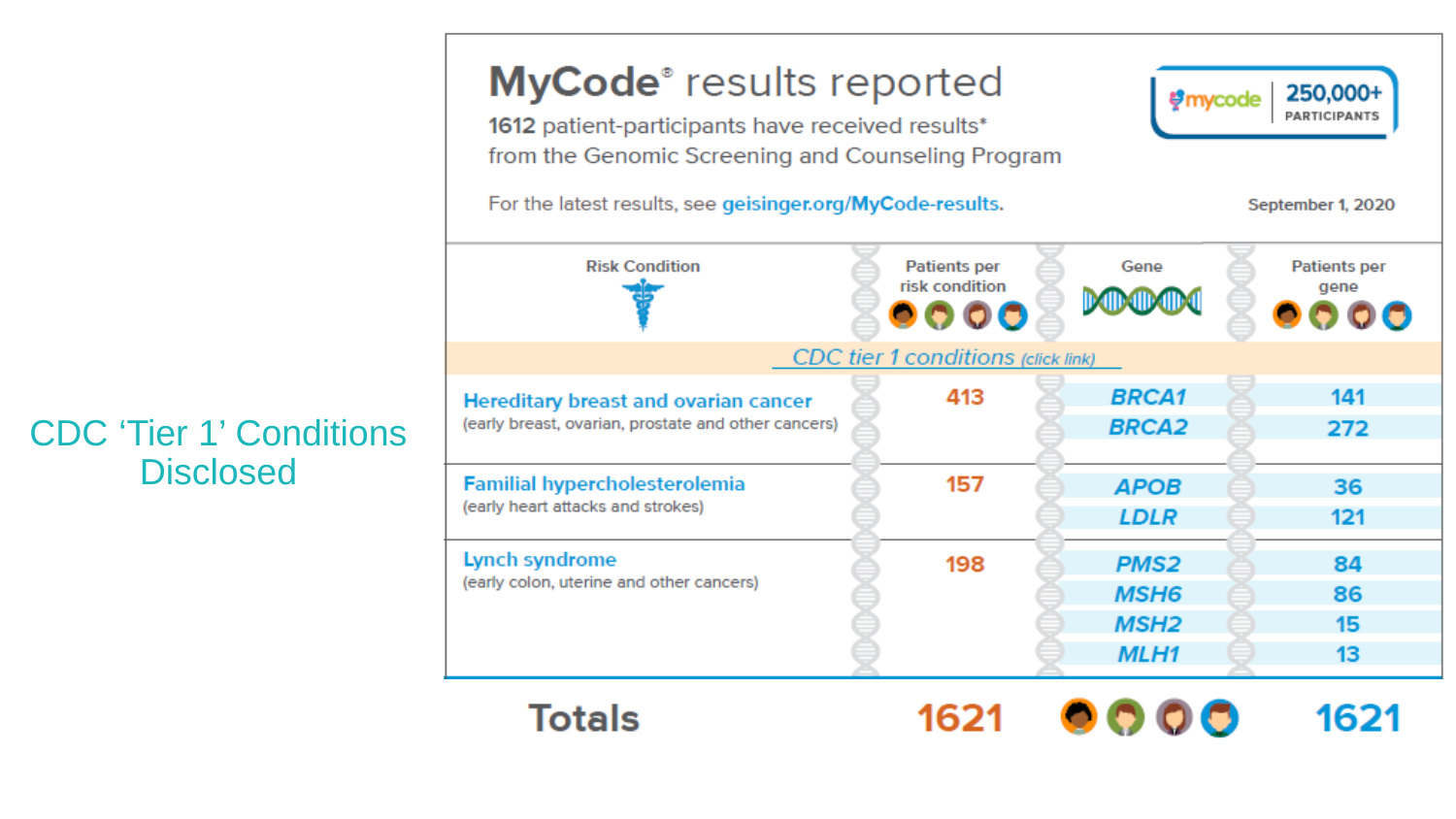# **Priority Research Questions**

- **Overall goal – Measure population health impact of our program by evaluating:**
	- Penetrance of actionable variants in unselected population
	- Family communication and cascade testing interventions
	- Adherence to risk management recommendations
	- Digital scaling tools (e.g., chatbots)
	- Novel genomic counseling models
	- Risk-benefit balance of genomic screening

• **Multi-disciplinary, mixed methods approaches to addressing questions**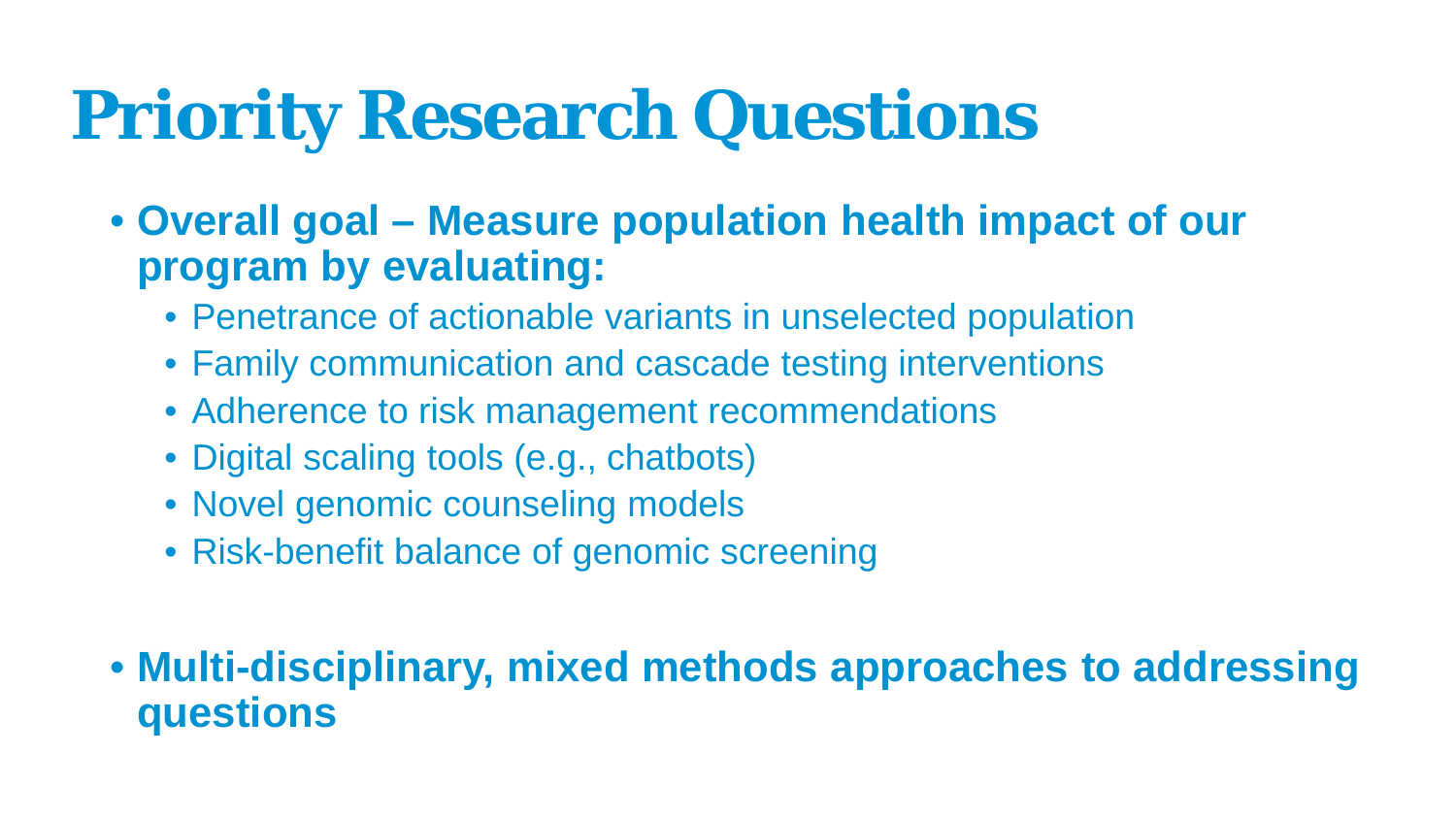

#### **Original Investigation | Genetics and Genomics**

#### Exome Sequencing-Based Screening for BRCA1/2 Expected Pathogenic Variants Among Adult Biobank Participants

Kandamurugu Manickam, MD, MPH; Adam H. Buchanan, MS, MPH; Marci L. B. Schwartz, ScM; Miranda L. G. Hallquist, MSc; Janet L. Williams, MS; Alanna Kulchak Rahm, PhD, MS; Heather Rocha, MS; Juliann M. Savatt, MS; Alyson E. Evans, BS; Loren M. Butry, MS; Amanda L. Lazzeri, BS; D'Andra M. Lindbuchler, MSN; Carroll N. Flansburg, MPH; Rosemary Leeming, MD, MHCM; Victor G. Vogel, MD, MHS; Matthew S. Lebo, PhD; Heather M. Mason-Suares, PhD; Derick C. Hoskinson, PhD; Noura S. Abul-Husn, MD, PhD; Frederick E. Dewey, MD; John D. Overton, PhD; Jeffrey G. Reid, PhD; Aris Baras, MD; Huntington F. Willard, PhD; Cara Z. McCormick, MPH; Sarath B. Krishnamurthy, PhD; Dustin N. Hartzel, BS; Korey A. Kost, BS; Daniel R. Lavage, BS; Amy C. Sturm, MS; Lauren R. Frisbie, BS; T. Nate Person, MS; Raghu P. Metpally, PhD; Monica A. Giovanni, MS; Lacy E. Lowry, MD; Joseph B. Leader, BA; Marylyn D. Ritchie, PhD; David J. Carey, PhD; Anne E. Justice, PhD; H. Lester Kirchner, PhD; W. Andrew Faucett, MS; Marc S. Williams, MD; David H. Ledbetter, PhD; Michael F. Murray, MD

- Identify pathogenic & likely pathogenic (P/LP) *BRCA1/2* variants in unselected research cohort
- Characterize features associated with P/LP variants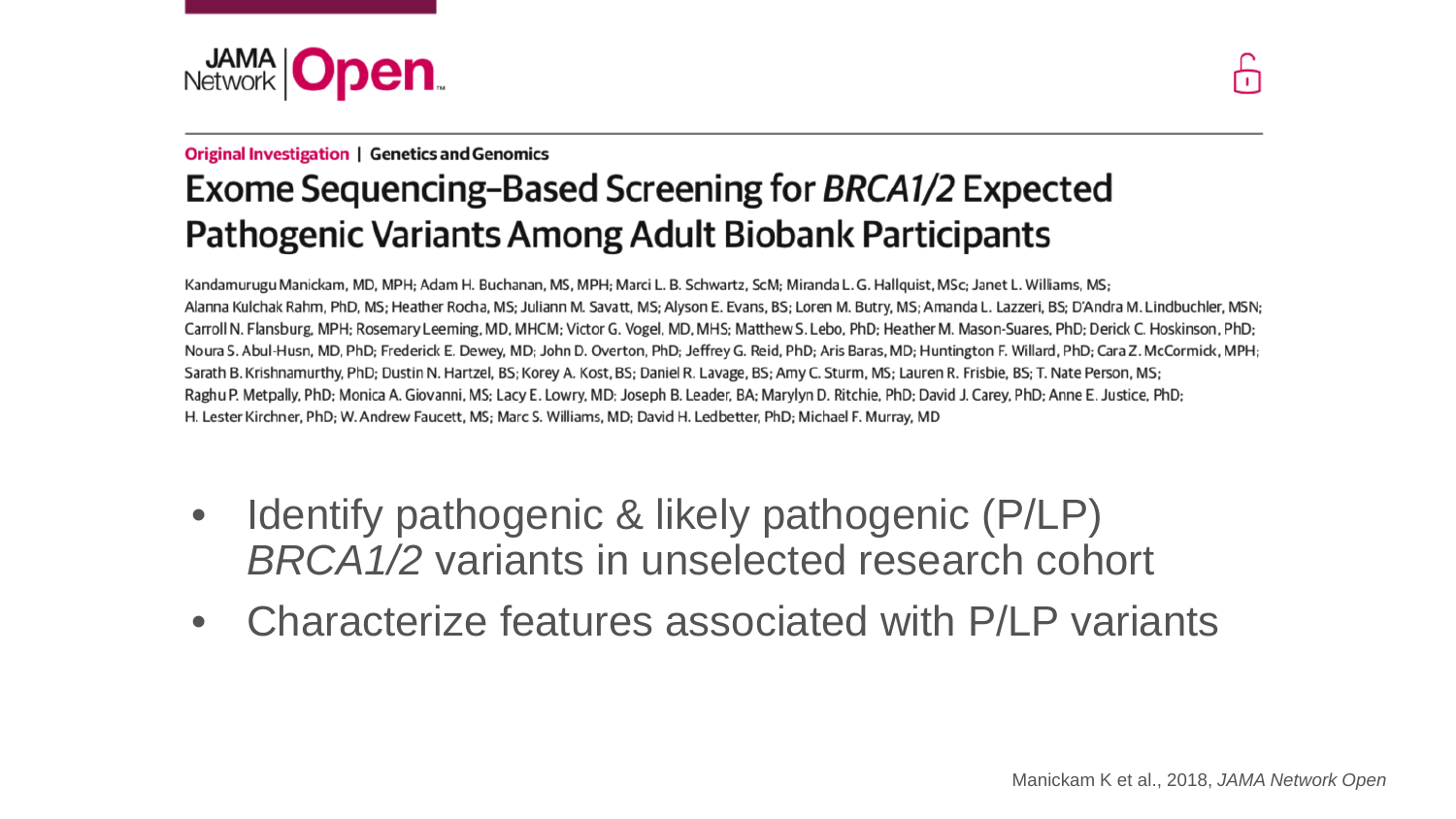# **Key points**

- 36% *BRCA1* (n=95) 64% *BRCA2* (n=172)
- Prevalence: 1:180 (corrected for relatedness)
- **Only 18% had prior clinical** *BRCA* **testing**
- ~50% of those without prior testing did not meet NCCN genetic testing criteria
- *BRCA*-associated cancers more common in cases vs. controls

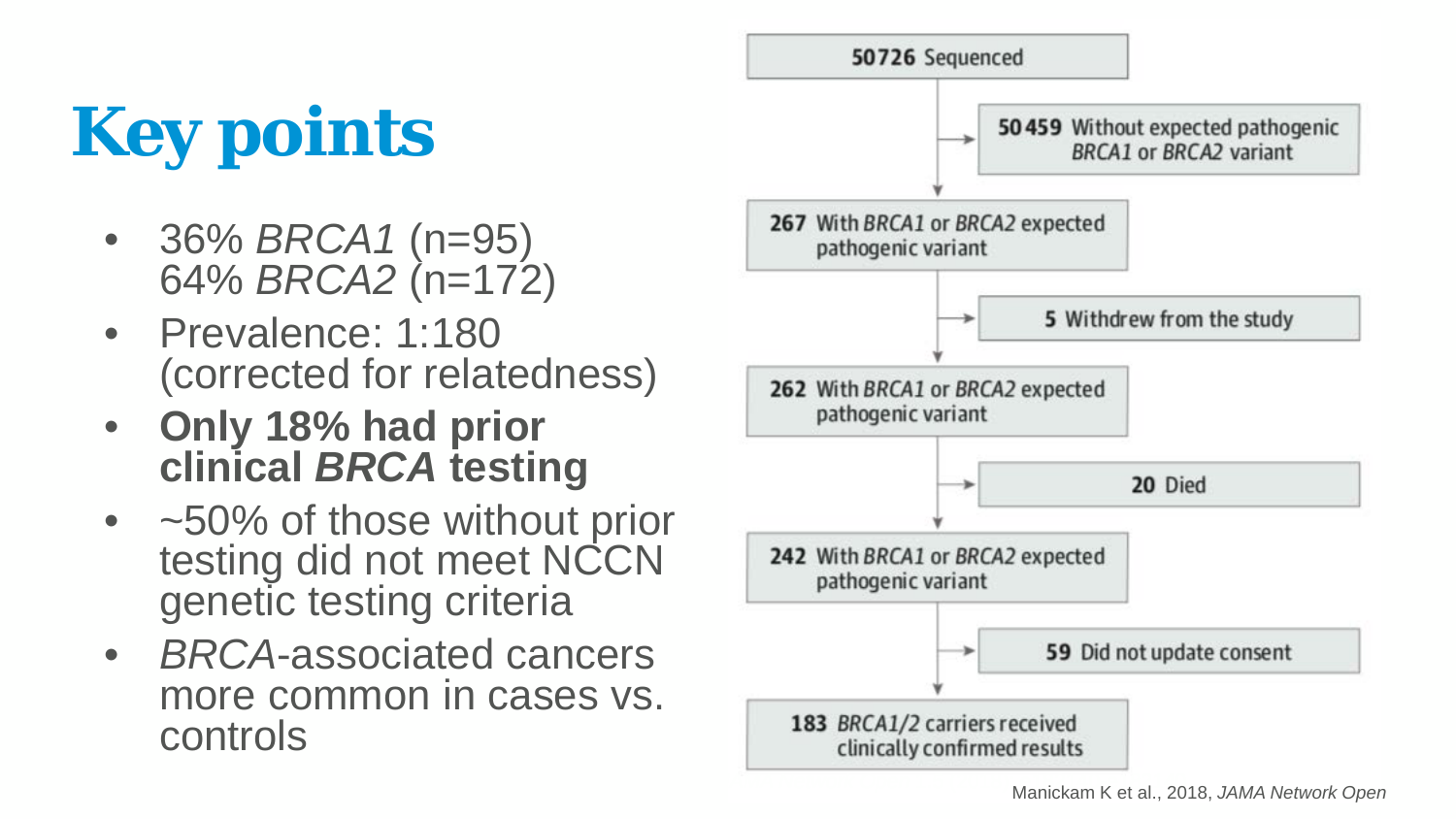#### Genetics **ARTICLE** inMedicine





## Clinical outcomes of a genomic screening program for actionable genetic conditions

Adam H. Buchanan, MS, MPH<sup>®</sup><sup>1</sup>, H. Lester Kirchner, PhD<sup>2</sup>, Marci L. B. Schwartz, ScM<sup>1</sup>, Melissa A. Kelly, MS<sup>1</sup>, Tara Schmidlen, MS<sup>1</sup>, Laney K. Jones, PharmD, MPH<sup>1</sup>, Miranda L. G. Hallquist, MSc<sup>1</sup>, Heather Rocha, MS<sup>1</sup>, Megan Betts, MS<sup>1</sup>, Rachel Schwiter, MS<sup>1</sup>, Loren Butry, MS<sup>1</sup>, Amanda L. Lazzeri, BS<sup>1</sup>, Lauren R. Frisbie, BS<sup>1</sup>, Alanna Kulchak Rahm, PhD, MS<sup>1</sup>, Jing Hao, PhD, MD<sup>1,2</sup>, Huntington F. Willard, PhD<sup>1,3</sup>, Christa L. Martin, PhD<sup>1,4</sup>, David H. Ledbetter, PhD<sup>1,4</sup>, Marc S. Williams, MD<sup>1</sup> and Amy C. Sturm, MS<sup>1</sup>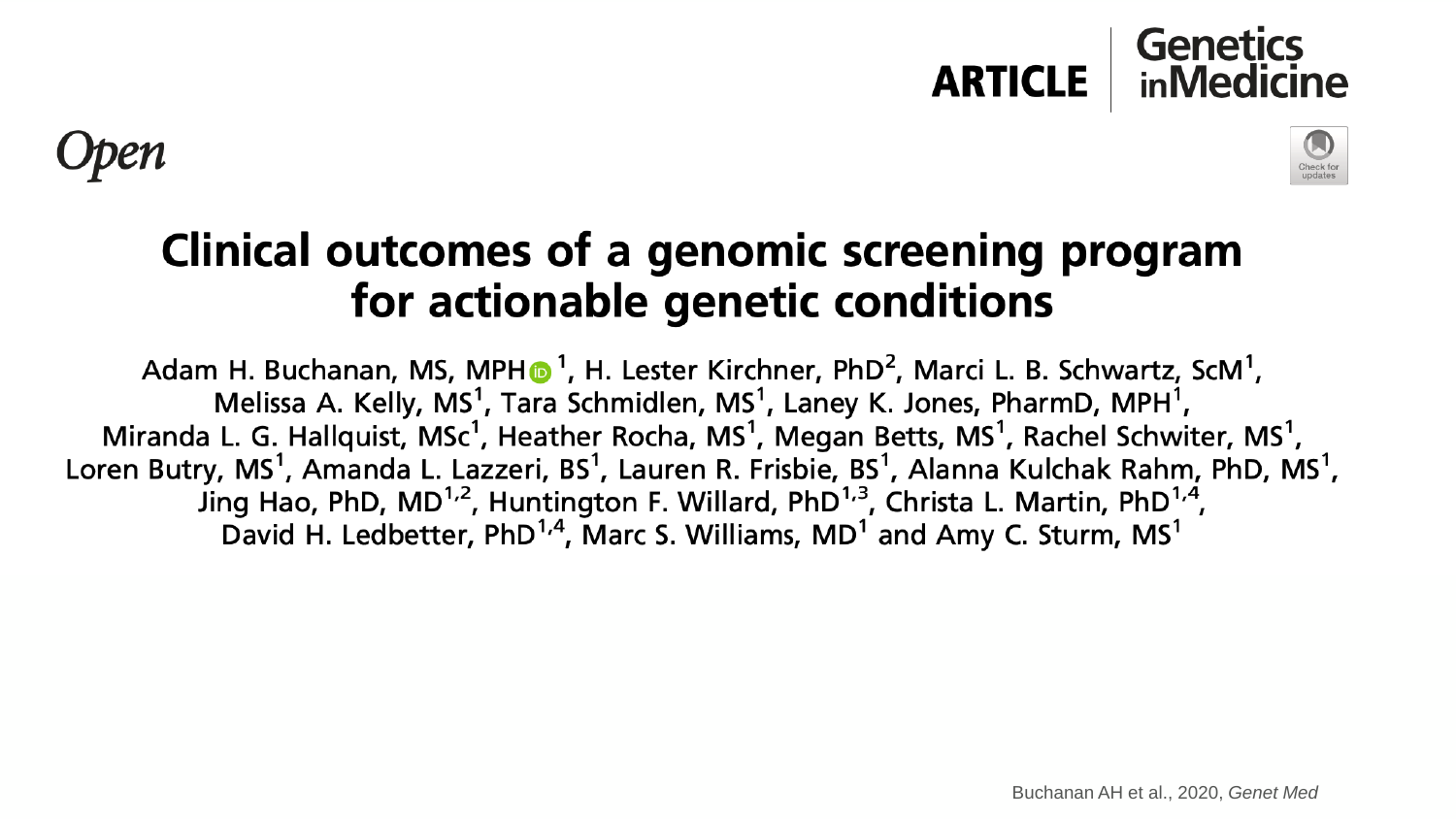## **What is clinical utility of genomic screening program among MyCode patients with a 'CDC Tier 1' genomic condition?**

- Focus on patients for whom result is new information
	- Personal/family history of relevant disease prior to disclosure
	- Risk management procedure(s) post-disclosure
	- Relevant diagnosis post-disclosure
- Double-coded chart review performed by GCs, OB-GYN resident in June-Dec 2018
	- Median follow-up window: 21.8 months (inter-quartile range 15-31 months)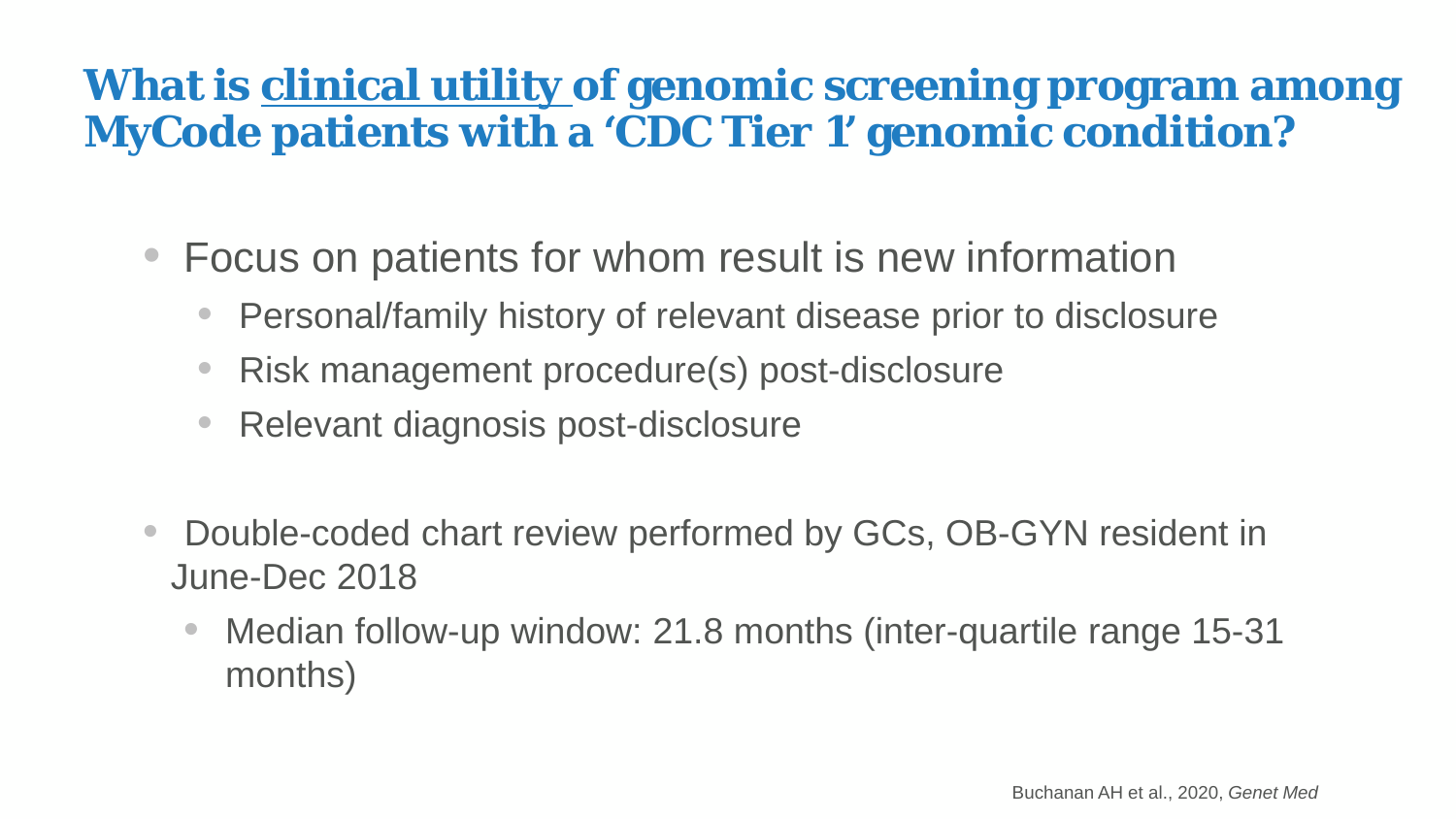| <b>Characteristics</b>                                 | $FH (n=93)$                       | HBOC $(n=202)$                      | Lynch $(n=56)$                 | <b>All study</b><br><b>participants</b><br>$(n=351a)$ |
|--------------------------------------------------------|-----------------------------------|-------------------------------------|--------------------------------|-------------------------------------------------------|
| <b>Female sex</b>                                      | 56 (60.2%)                        | 103 (51.0%)                         | 32 (57.1%)                     | 191 (54.4%)                                           |
| <b>Race: White</b>                                     | 92 (98.9%)                        | 291 (99.5%)                         | 56 (100%)                      | 349 (99.4%)                                           |
| <b>Race: African American</b>                          | $1(1.1\%)$                        | $1(0.5\%)$                          | $\blacksquare$                 | $2(0.6\%)$                                            |
| <b>Race: Other</b>                                     |                                   |                                     |                                |                                                       |
| <b>Ethnicity: Non-Hispanic/</b><br><b>Non-Latino</b>   | 92 (98.9%)                        | 199 (98.5%)                         | 56 (100%)                      | 348 (99.2%)                                           |
| <b>Ethnicity: Other/ Hispanic/</b><br><b>Latino</b>    | $1(1.1\%)$                        | 3(1.5%)                             | $\overline{\phantom{a}}$       | $3(0.8\%)$                                            |
| <b>Current smoker</b>                                  | 13(14%)                           | 43 (21.3%)                          | 11 (19.6%)                     | 67 (19,1%)                                            |
| Alive at initial data pull                             | 93 (100%)                         | 194 (96.0%)                         | 56 (100%)                      | 343 (97.7%)                                           |
| <b>Median age in years (IQR)</b>                       | 62.7 (51.2, 72.0)                 | 62.6 (50.6-72.1)                    | 62.8 (53.8-73.8)               | 62.7 (51.0-72.2)                                      |
| <b>Median Charlson comobility</b><br>Index (IQR)       | $5(1-7)$                          | $4(2-6)$                            | $4(2-6.5)$                     | $4(2-6)$                                              |
| <b>Median follow-up in months</b><br>$( IQR, range)^b$ | 14.4 (12.8-<br>$30.5, 7.4 - 43.3$ | $24,2(21.1-$<br>$32.8, 0.6 - 43.3)$ | 14.7 (12.6=28.9, 8.0-<br>36.3) | 21.8 (14.5-30.6,<br>$0.6 - 43.3)$                     |
| <b>Prior genetic diagnosis</b>                         | 0/93(0%)                          | 39/202 (19.3%)                      | $7/56$ (12.5%)                 | 46/351 (13.1%)                                        |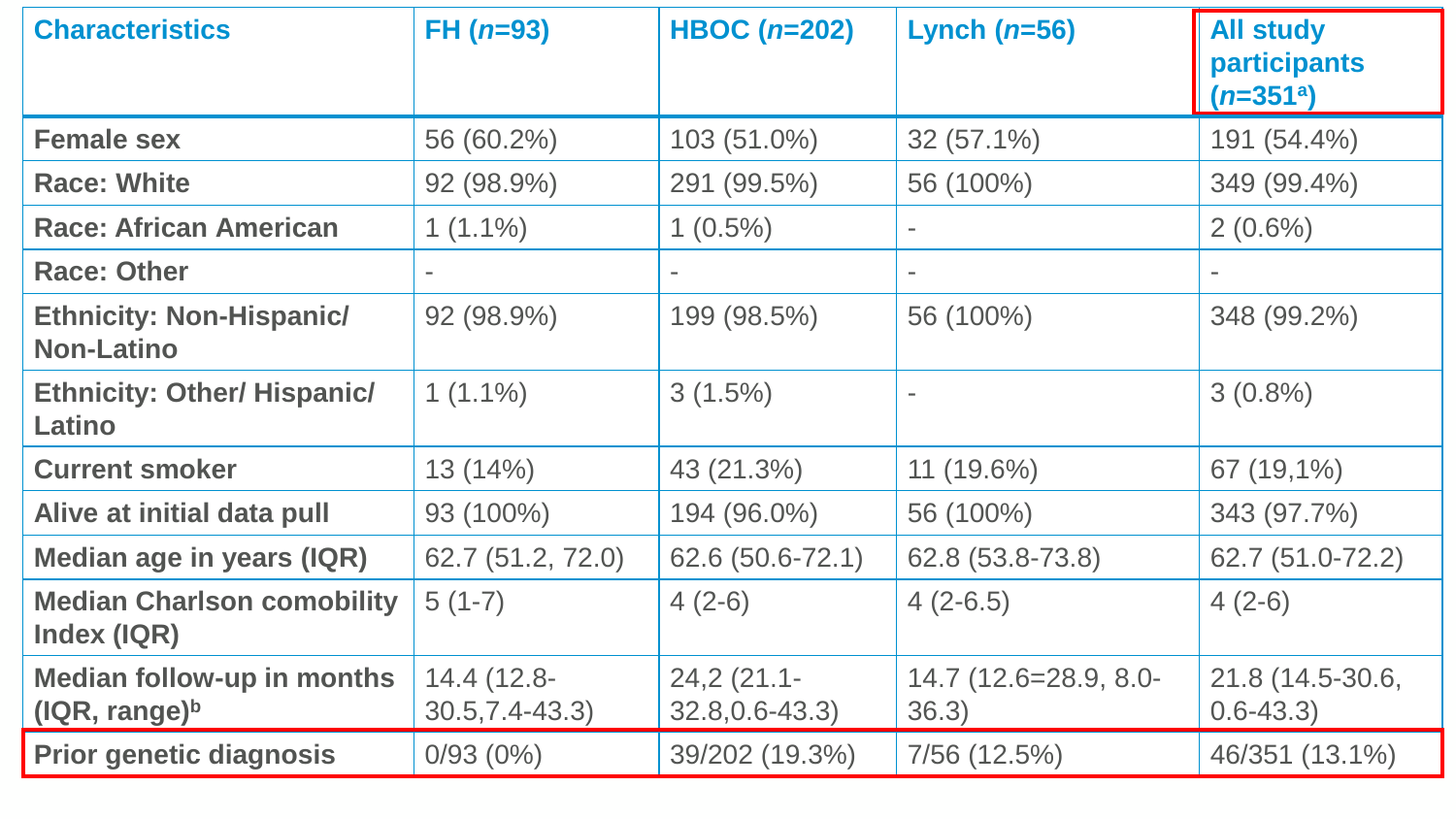## **Relevant personal & family history**

- Among 305 w/o prior molecular diagnosis
- 65% had relevant personal and/or family history
- Significant differences by genetic condition



 $\blacksquare$  FH (n=93)  $\blacksquare$  HBOC (n=163)  $\blacksquare$  Lynch (n=49)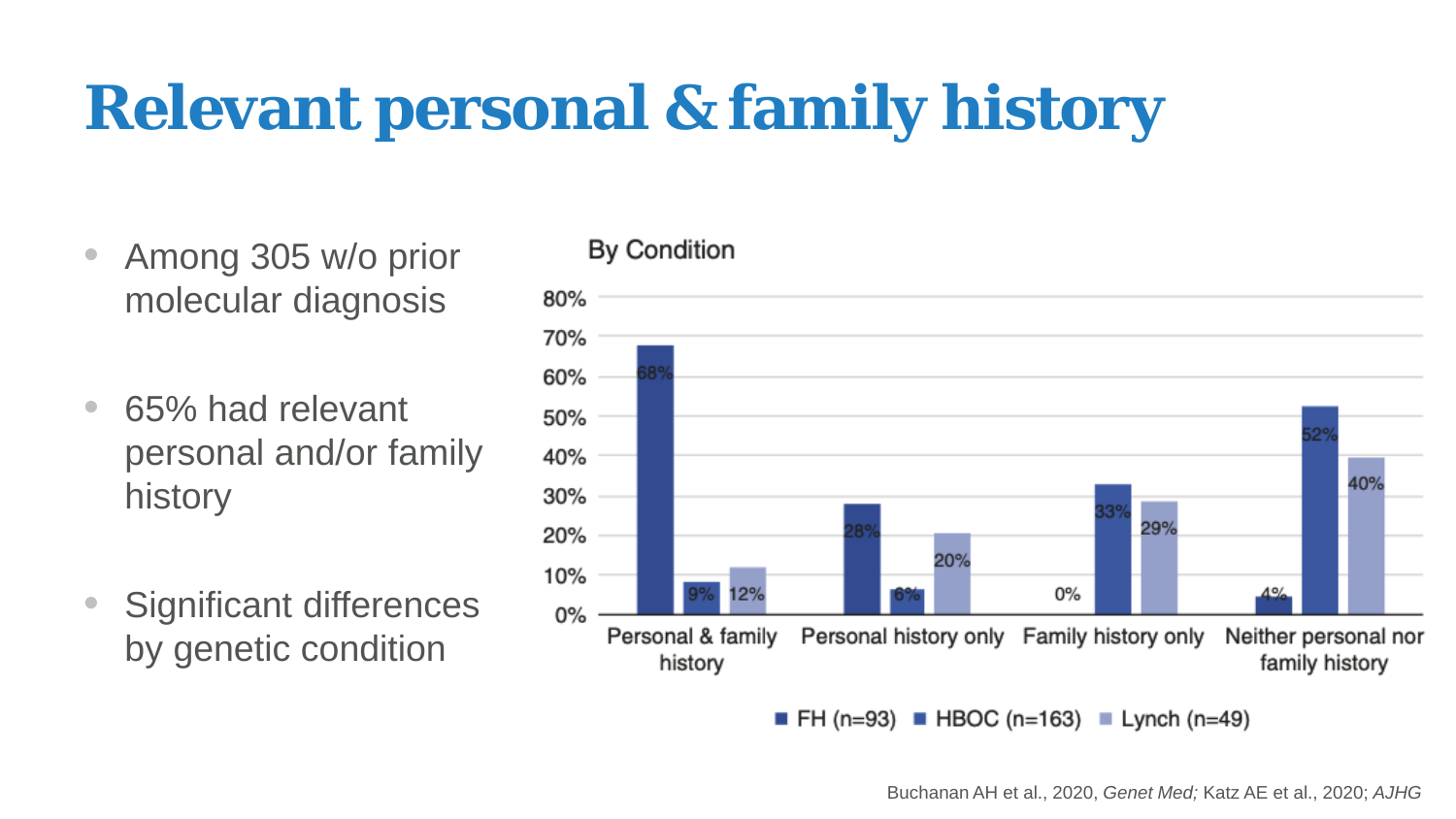# **Risk management**

- 70% of eligible patients had post-disclosure risk management
- Factors associated with risk management:
	- Post-disclosure genetic counseling
	- Genetic condition
	- Prior risk management

|                             | $FH(n=93)$ | <b>HBOC</b><br>$(n=163)$ | Lynch<br>$(n=49)$ | <b>All</b><br>$(n=305)$ |
|-----------------------------|------------|--------------------------|-------------------|-------------------------|
| Risk management             | 93/93      | 114/163                  | 48/49             | 255/305                 |
| eligible <sup>a</sup>       | $(100\%)$  | $(69.9\%)$               | $(98.0\%)$        | $(83.6\%)$              |
| Risk management             | 69/93      | 43/114                   | 11/48             | 123/255                 |
| predisclosure b             | (74.2%)    | $(37.7\%)$               | $(22.9\%)$        | $(48.2\%)$              |
| <b>Risk management</b>      | 78/93      | 82/114                   | 19/48             | 179/255                 |
| postdisclosure c            | $(83.9\%)$ | $(71.9\%)$               | (39.5%)           | $(70.2\%)$              |
| New diagnosis               | 26/93      | 10/163                   | 5/49              | 41/305                  |
| postdisclosure <sup>d</sup> | $(28.0\%)$ | $(6.1\%)$                | $(10.2\%)$        | $(13.4\%)$              |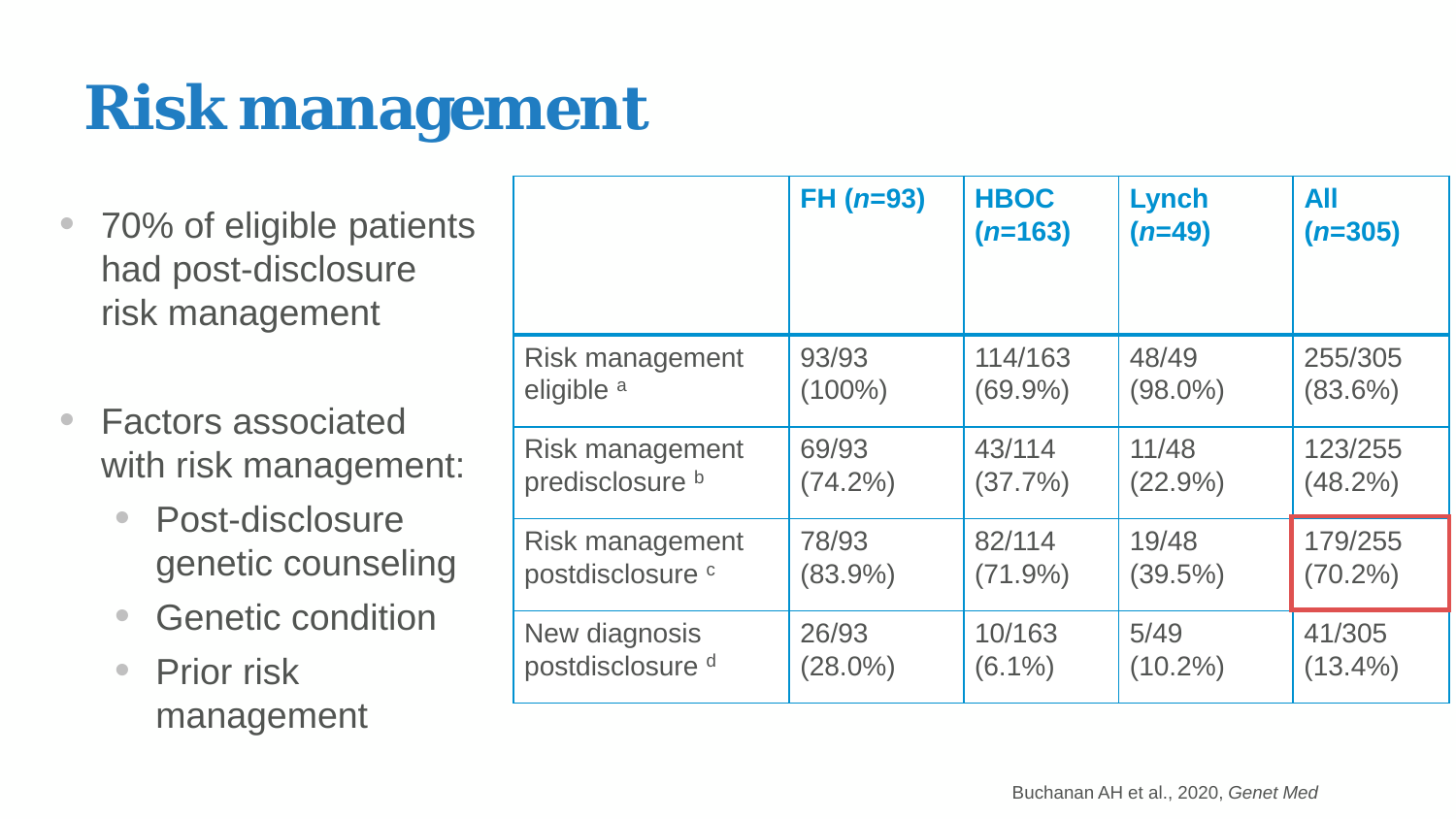## **Post-disclosure diagnoses**

- 13% (41/305) had post-disclosure diagnosis
	- 25 of these (61%) had EHR documentation of diagnosis being precipitated by genomic results disclosure

| FH (n=26)                                    | <b>HBOC</b> (n=10)*         | Lynch $(n=5)$         |
|----------------------------------------------|-----------------------------|-----------------------|
| $LDL-C > 190$ mg/dL (20)                     | <b>Breast cancer (4)</b>    | Colon adenoma (4)     |
| Atherosclerosis (5)                          | Prostate cancer (3)         | Sebaceous adenoma (1) |
| Claudication/peripheral vascular disease (4) | Fallopian tube cancer (1)   |                       |
| Corneal arcus (4)                            | STIC lesion (1)             |                       |
| Xanthoma or xanthelasma (3)                  | Ampulla of Vater cancer (1) |                       |
| Cerebrovascular accident (2)                 |                             |                       |

\*All tumors stage IIA or earlier

STIC = serous tubal intraepithelial carcinoma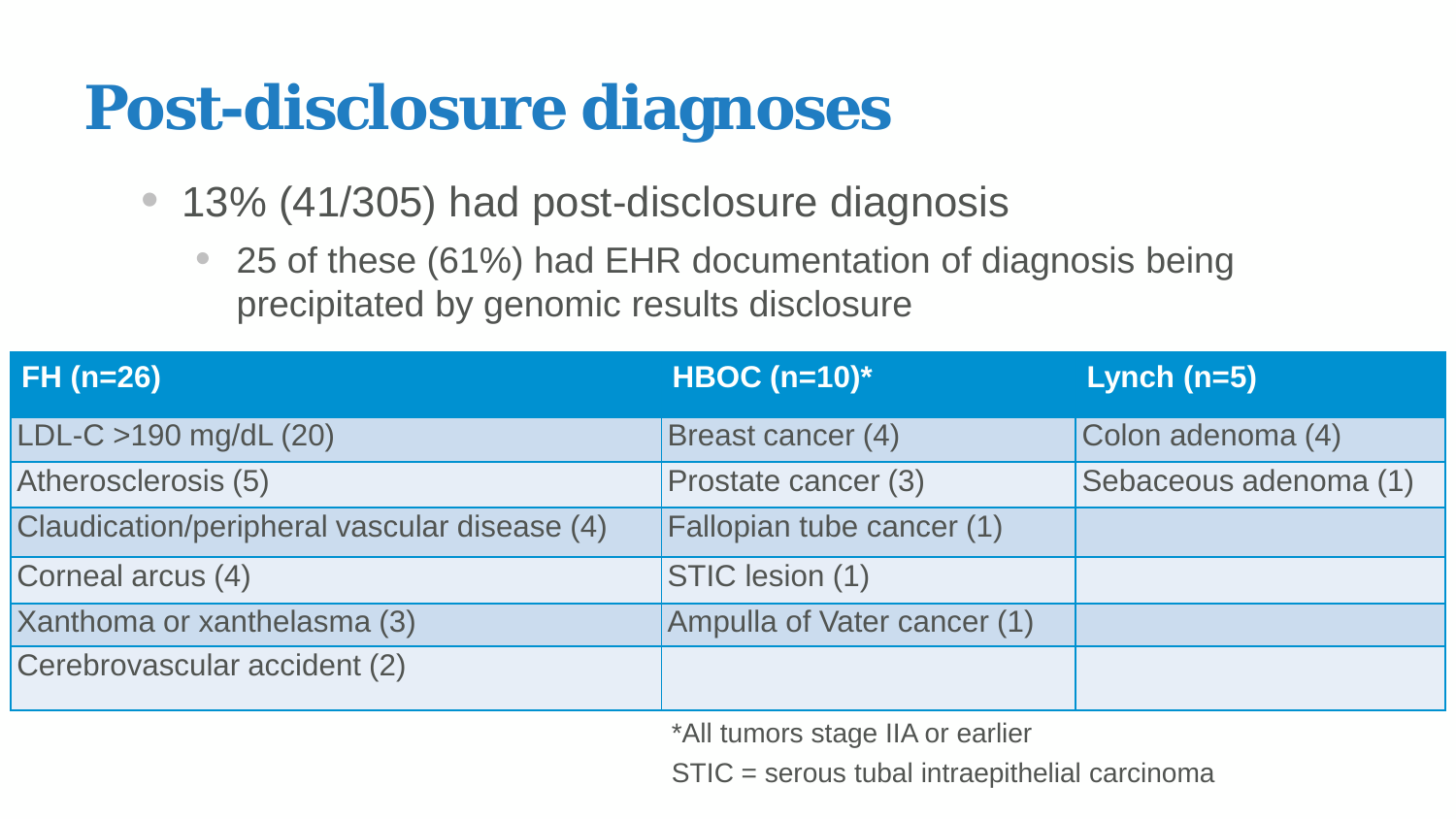# **Priority Research Questions con.**

## • **What have we learned so far?**

- Actionable genetic conditions are more common than previously thought
- Genomic screening identifies at-risk individuals more comprehensively than clinical ascertainment
- Majority of patients use genetic result to guide care
- Genomic screening can lead to early cancer diagnoses

## • **What's left?**

- Penetrance in diverse unselected populations
- Longer-term health outcomes
- Cost (financial, psychological, healthcare system)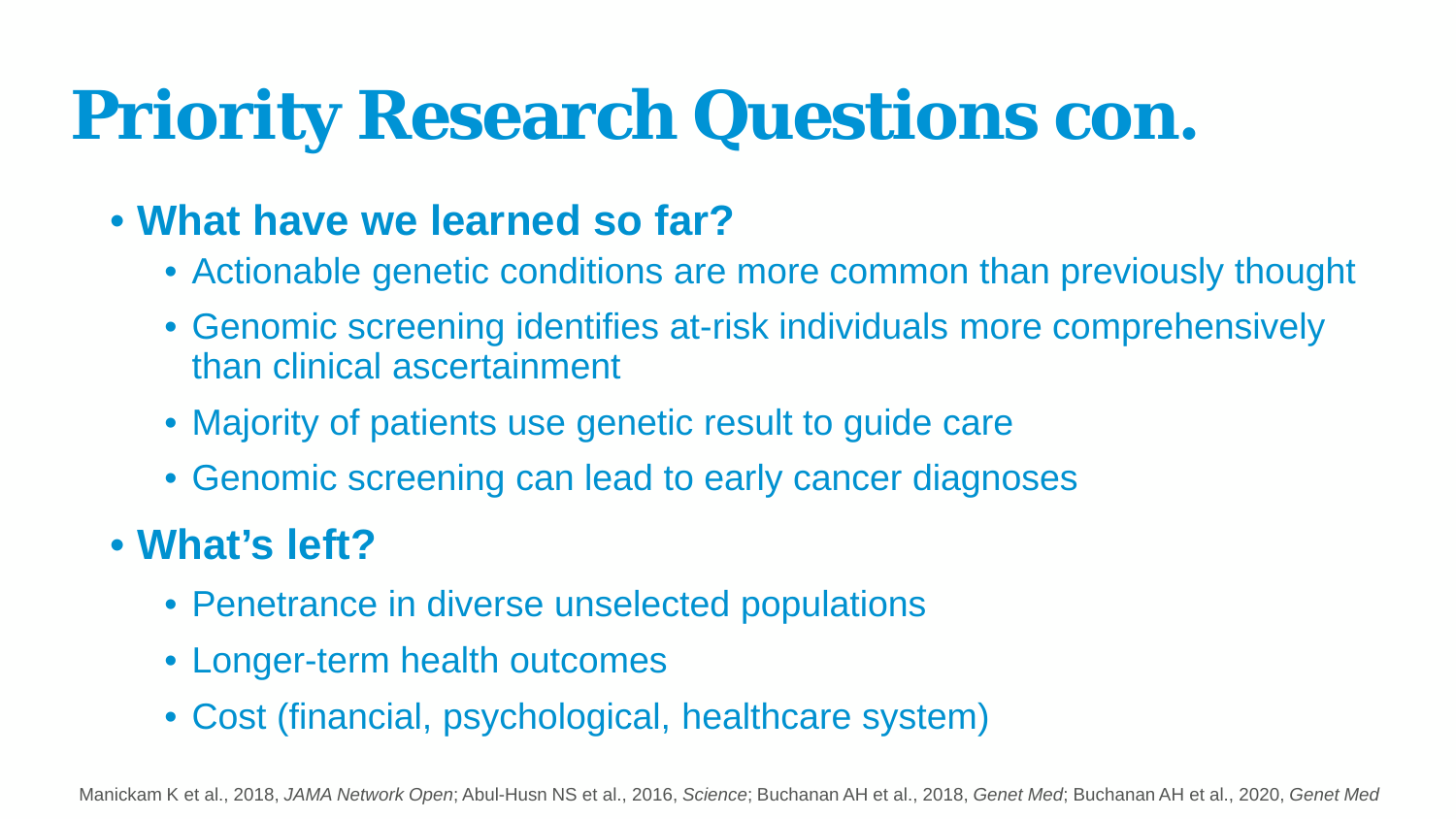eBox. Twelve Questions to Be Addressed in Pilot Studies of Large-Scale DNA-**Based Screening** 

- 1. How should screening be designed to offer inclusive benefits for the whole population (with specific attention to the poor, as well as underrepresented racial and ethnic groups)?
- 2. What are the appropriate population characteristics for screening (eg, age, sex)?
- 3. What is the optimal testing strategy/technology (eg, exome sequencing, multigene panel, single-nucleotide polymorphism array)?
- 4. What are the ideal lead institutions for carrying out DNA-based screening (eg, health care provider organizations, departments of public health, for-profit companies)?
- 5. How should DNA-based screening (primary screen) be paid for (eg, government funding, private insurance, self-pay)?
- 6. How should clinical follow-up (secondary screen) be paid for (eg, government funding, private insurance, self-pay)?
- 7. How often should data be reanalyzed (eg, compared with evolving databases like ClinVar [updated anually])?
- 8. What strategy should be pursued for cascade testing (eg, should at-risk family members be automatically contacted by health system)?
- 9. What are the short-term clinical outcomes (eg, correcting diagnostic misattribution, presymptomatic diagnosis of cancer or heart disease)?
- 10. What are the long-term clinical outcomes (eg, nonpenetrance, overdiagnosis)?
- 11. What are the best practices regarding negative screening result reporting (critically important to avoid false reassurance)?
- 12. What are the clinical workforce needs related to delivering DNA-based results and clinical follow-up at population scale (ie, how many medical geneticists, genetic counselors, specialists, others)?